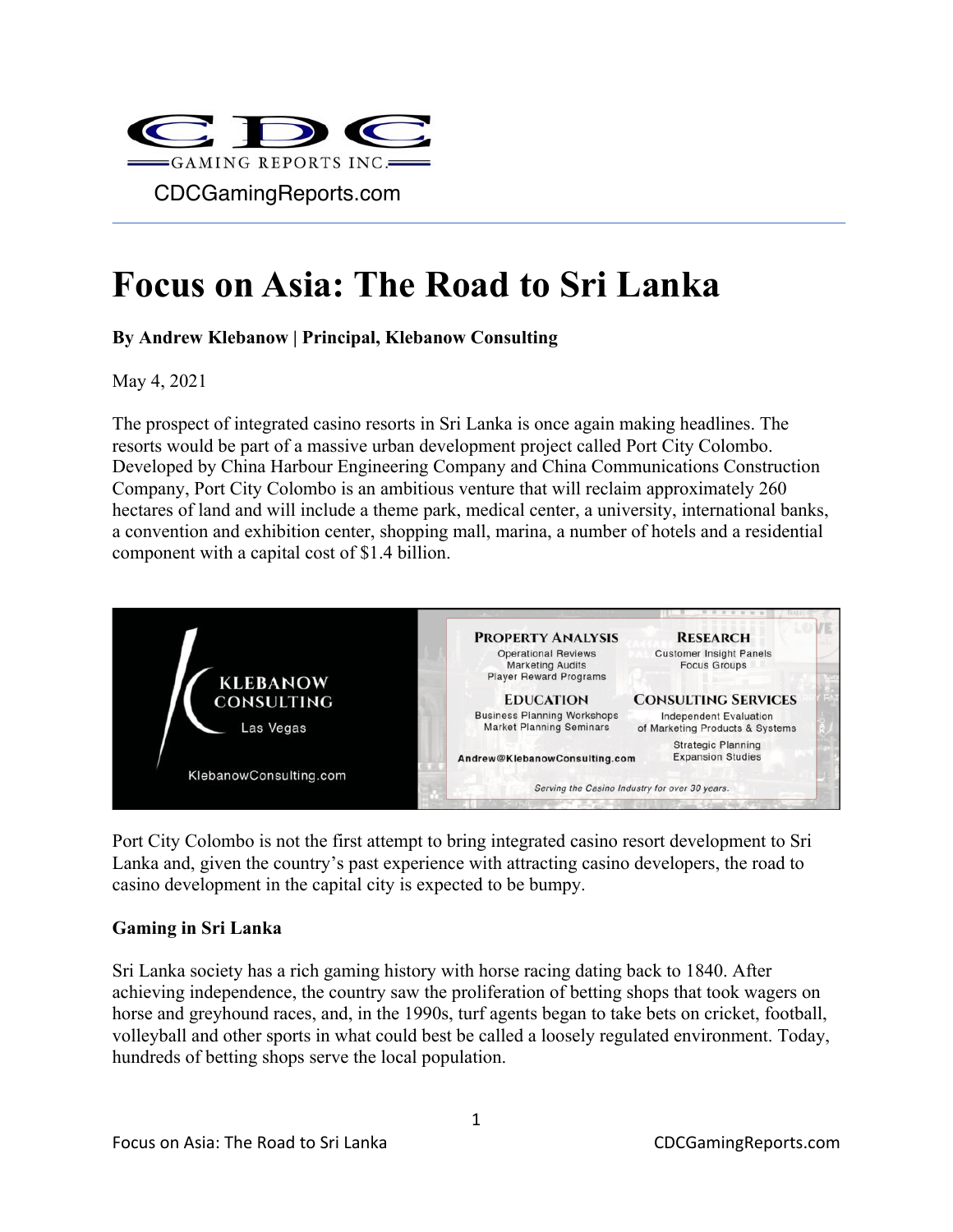The country also is home to five full-service casinos, all situated in Colombo. Three of the five casinos – Bally's, MGM and Bellagio (no relationship to US-based casinos) – are owned by Dhammika Perera. The other two casinos – Marina and Stardust – are owned by Ravi Wijeratne (Rank Leisure). Combined, these five properties offer less than 200 gaming tables. Residents are permitted to wager in these facilities, but must pay an entry levy.

In 2010, the central government sought to better regulate the gaming industry and use it as a tool to grow tourism. After 27 years of civil war, the government was committed to jump start its tourism industry. Given the island-nation's proximity to India, casino resorts were seen as a viable tool to grow regional tourism and spur hotel construction.

President Rajapaksa proposed a series of changes to the country's gaming regulations in a law titled the Casino Business Act. The Act established a legal framework for controlling and licensing casinos and betting shops, which had previously operated under British Colonial rules. The legislation also established tax rates. This legal framework was intended to bring gaming regulations to international standards.

Despite this new legal framework, political opposition to casino gambling continued to grow. A plan to issue additional licenses was abandoned in favor of allowing current licensees to transfer their licenses to new large-scale casino hotels once construction was completed. Crown Resorts partnered with Ravi Wijeratne to build a \$400 million, 450-key, casino hotel. Dhammika Perera planned his own casino-resort. He also partnered with John Keels Holdings, Sri Lanka's largest company, and began development on an \$850 million casino resort, with construction starting in 2014. Total capital costs for these projects exceeded \$1.6 billion.

Nevertheless, political opposition to casino gaming continued to grow and in 2014 the government raised gaming fees and taxes on top of a 40% tax on profits. Authorities also imposed a levy for residents wanting to gamble.

In 2015, President Rajapaksa lost his bid for a third presidential term to Maithripala Sirisena, a former health minister who had strong support from the Buddhist clergy. He canceled key tax breaks for the three projects and said that the government would not permit casinos at these new integrated resorts. He would allow development of the hotels and related non-gaming amenities; they just could not have casinos. Crown abandoned its plans, and the other developments were scaled back.

## **What is Happening Today**

Initial planning for Port City Colombo has been underway for several years. It requires the authorization of a special economic zone that would give the Chinese state-owned enterprises a considerable amount of autonomy in both the development and operation of the entire project.

The city will be administered by Colombo Port City Economic Commission, with a board appointed by the President of Sri Lanka and a Director General. The Economic Commission will also regulate gaming activities within the Area of Authority of the Colombo Port City and develop regulations for the management of such activities.